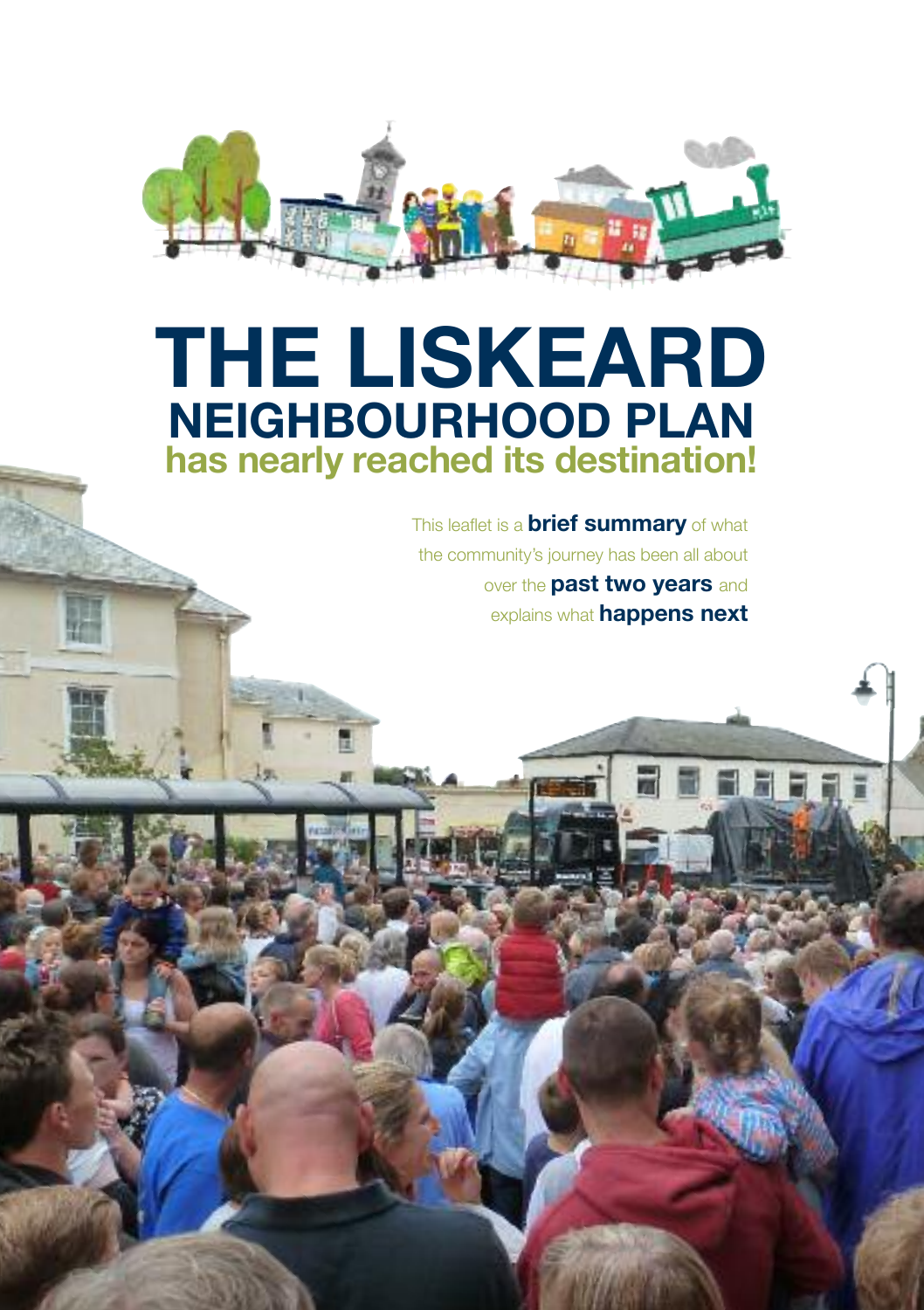

# **SUMMARY**

This leaflet is a summary of the community's Neighbourhood Plan journey over the past two years. It signals you to the relevant documents which explain the plan in more detail, and says how you can get on board for the last leg, to help complete the plan and make it happen.

The **Neighbourhood Plan** is the result of two years work by many volunteers from the community, who want to see Liskeard develop to meet the needs and wishes of all those who live, work and spend time here, developing it's future role as a **modern market town**, and a centre for South East Cornwall.

A **Neighbourhood Plan** is made under the Localism Act 2011 - which gives communities like ourselves the right to make a plan on how our town develops - the way that land is used for housing, business, shops and leisure. It can also protect green spaces, heritage and influence the design of new buildings. The plan is **written by the community**, supported by the **Town Council** and covers a **15 year** period running through to **2030**. Although it is mainly about **land use, project** ideas can also come forward, supported financially by new developments and grant funding.

However, it doesn't have a completely free hand – it's got to fit in with **National policies**, the **Cornwall Local Plan** and has to follow a fairly formal procedure in order to be adopted.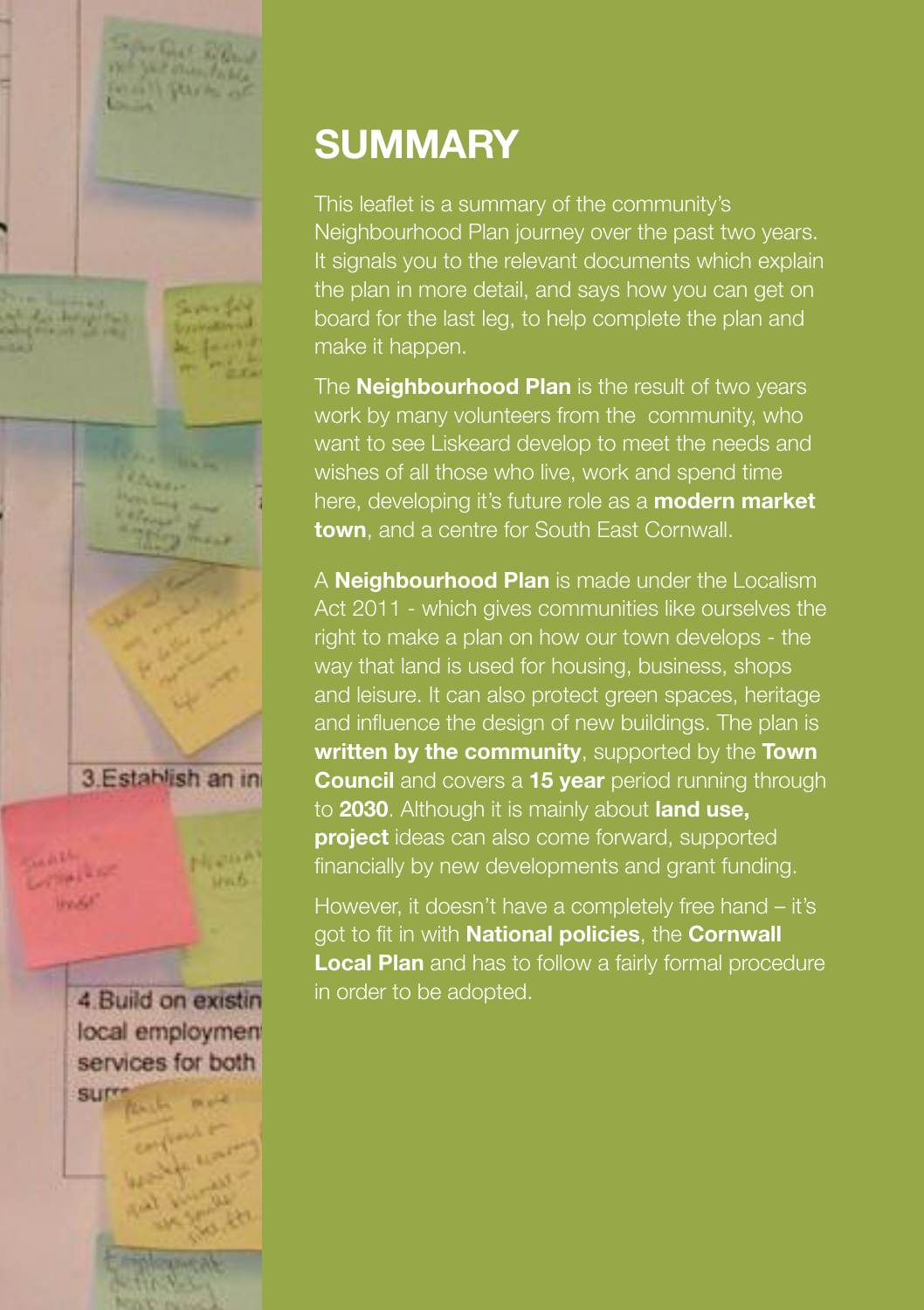# **THE JOURNEY SO FAR…**

In 2014 hundreds of local people took part in a wideranging community engagement and consultation period, with a travelling 'roadshow' visiting many community groups, drop-in sessions for face-to-face discussion, and a large community survey delivered to every household and also on-line.

All this work was analysed for us by Plymouth University, and showed the 4 important themes you thought were important – employment, housing, open space and leisure, and what happens in the town centre.

During 2015 community-based Working Groups took on board these themes and what people were saying; they carried out research, looked at evidence, consulted stakeholders, and reviewed options for the future of Liskeard, ending up with a 'visioning workshop' to help set our future direction of travel.

In 2016 we refined this work into reports full of data, ideas and proposals, and updated them to take account of constant changing issues both at government level and in the emerging Cornwall Local Plan. Then we used that information to begin writing the Plan.

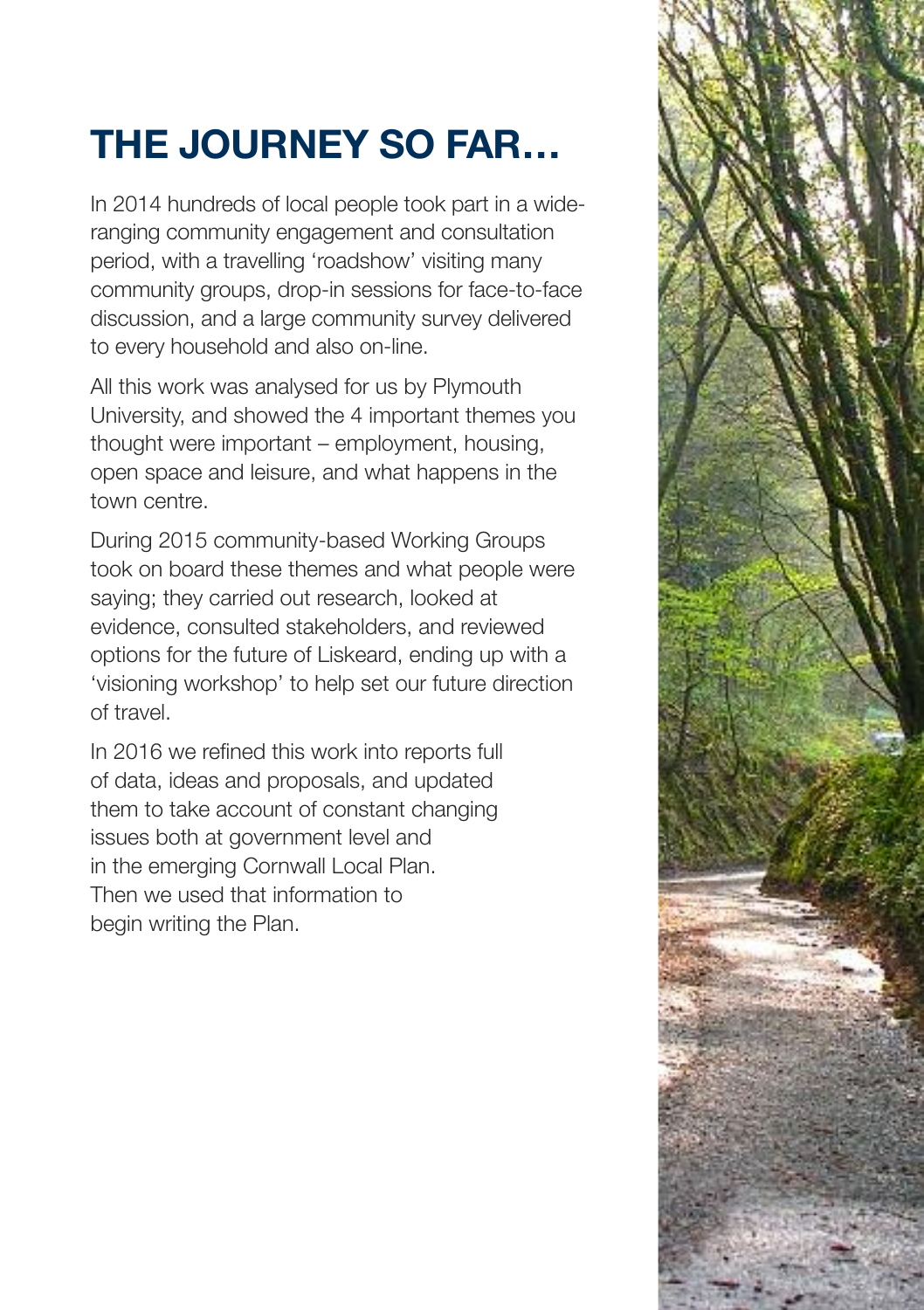

### **DESPITE LEAVES ON THE LINE AND RED SIGNALS…**

The destination is in view – we have been doing sustainability checks and policy writing, finishing the reports which can now be seen on our website **www.planliskeard.co.uk,** alongside the **'formal document'** which summarises the entire Neighbourhood Development Plan.

This is how we responded to **your ideas** on the journey:

#### *You said: on housing and employment*

l *Use brown field land, a spread of smaller sites – not just one large site on good agricultural land* l *Need housing for growing families as well as younger and older people* l *Jobs before houses – don't want to be just a dormitory town* l *Help the young get better skills* l *Need more employment sites*

We have talked to developers and encouraged them to include new employment space (the first in over 10 years) in developments with good access to our main road network, and have found potential sites to exceed the amount Cornwall has asked for up to 2030. Some of this land could provide much-needed grow-on units to prevent successful firms from moving out of the area. But it will be up to the town and council to promote this so we can actively encourage businesses to set up and stay in Liskeard. Plans for live/work units, an innovation/ training hub to support skills enhancement and start-up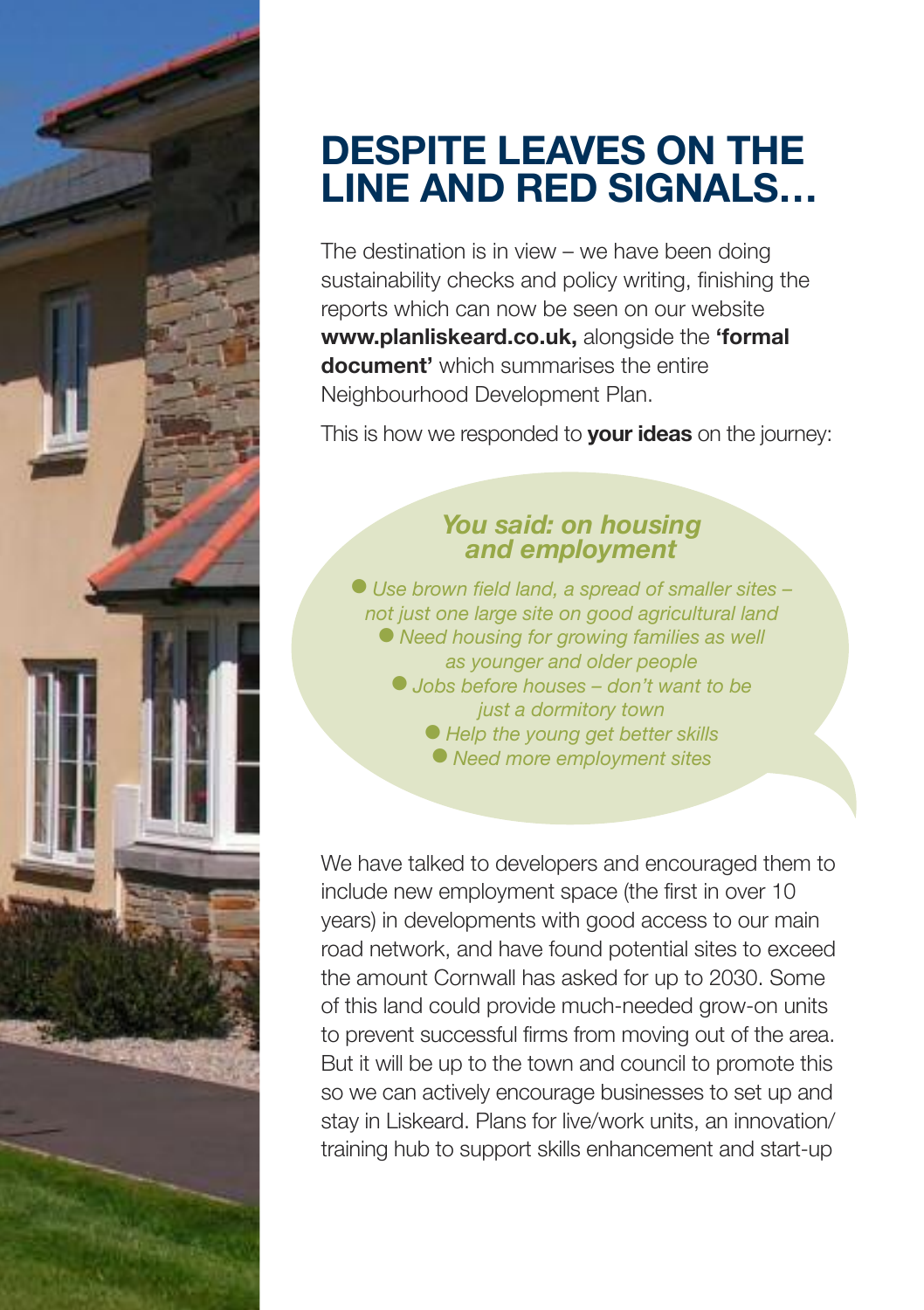businesses are proposed. Cornwall Council's cattle market project could also include a base for small innovative local enterprises.

We have found brownfield and infill sites for over 100 dwellings within our boundary - some of which are already being developed by local builders. This is a high priority with national and local government. We have also assessed potential land on the outskirts of the town, and listed the most sustainable sites. With planning permissions already coming forward we have enough housing to meet our target to 2030 - in small to medium developments dispersed around our town, but linked to established neighbourhoods, with a mix of affordable, family and later-living accommodation. These plans include land for jobs as well as houses.

Other policies support improvements to roads and services, encourage sustainable travel, and the need to minimize environmental impact, as well as good design principles to enhance quality of build.

## *You said: on open space, leisure, and the town centre*

l *Tidy up the town and re-use old sites like the cattle market* l *Keep the town centre lively with a better variety of shops, places to eat in the evening, and family entertainment.* l *Protect our iconic buildings and heritage assets, both in the town and around the outskirts, along with our attractive landscape* l *Improve our parks and open spaces* l *Make it easier to get around by better walking and cycling routes*

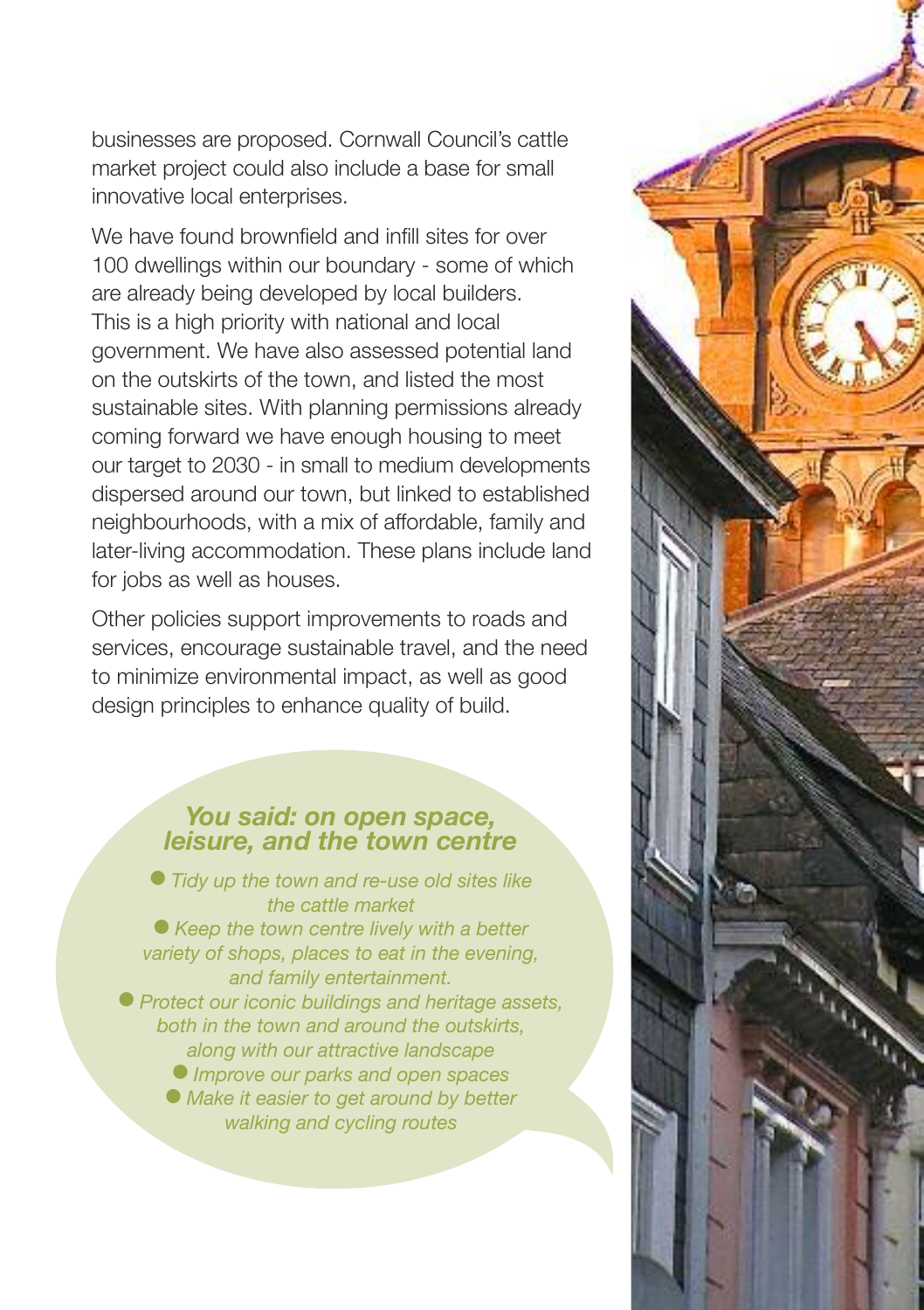

## **"WE HAVE..."**

...found potential sites for additional retail capacity, to meet future need up to 2030, and looked at how new shops, services and business development could improve our town centre offer, adding to its vitality and success.

As our plan has progressed, the old Eurospar site has been re-occupied, Wetherspoons, which aims to be a family friendly pub and restaurant, has received planning permission and Cornwall Council is looking into the regeneration of the Cattle Market, including possibilities for improved retail, employment, and community use for all ages. The new development at Tencreek also has the potential to provide indoor family leisure and entertainment space.

We have set standards for how new buildings should fit in with the historic character of the town and included policies to conserve our architectural heritage, as well as enhancing public space, and considering sustainable and appropriate lighting in the centre and out into the surrounding countryside.

We've completed an in-depth audit of the towns open/green spaces and connectivity, and set policies in our plan to protect and enhance existing parks and play spaces, such as Castle Park and Sungirt, as well as providing better and safer walking and cycling routes within our neighbourhoods and into the town centre.

We also saw the importance people place on improving health and well-being, and included in the plan policies to protect and support our leisure centre at Lux Park, and bring forward new sports facilities and recreation space at Roundbury, for which there is already some developer funding ear-marked. This will also help to find extra allotments, community growing spaces, parkland and natural play facilities.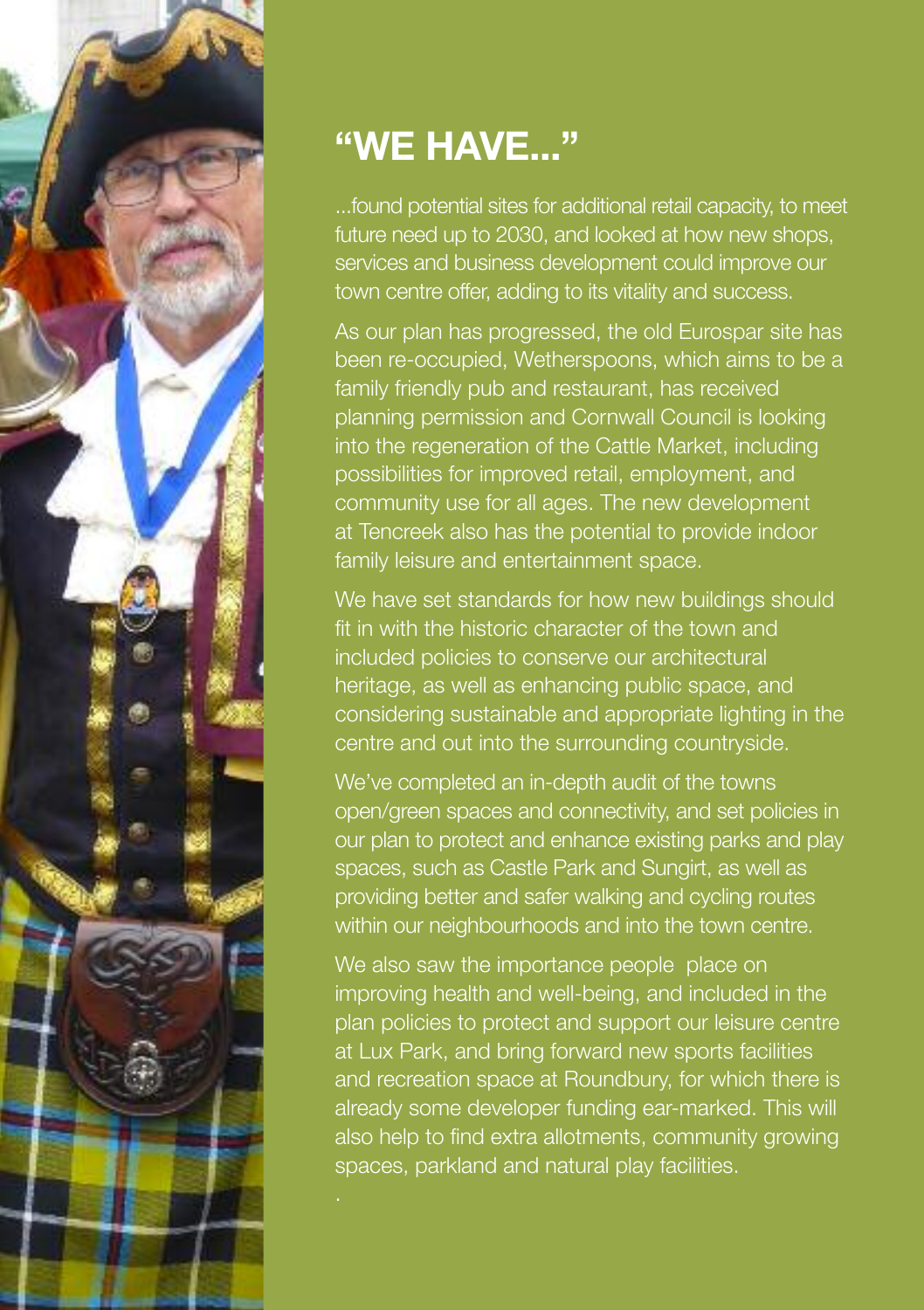We've noted how highly people value attractive, tranquil and accessible countryside, including our designated Area of Great Landscape Value to the north, which also embraces the World Heritage Site railway trackbed. The plan has proposals to protect and enhance our heritage features for the enjoyment of residents and visitors, and support our local economy. This will make it easier to enjoy the countryside by designating 'quiet lanes', footpaths and trails around Liskeard, linking with the new

### **IDENTIFIED & PROPOSED AREAS**

recreation area at Roundbury, the Caradon Trail, and proposed Looe Valley trail.



Caradon Trail

Looe Valley Trail

World Heritage Site Trackbed

Identified Employment Proposed Employment Identified Housing Proposed Housing Cattle Market & potential retail Roundbury recreation area